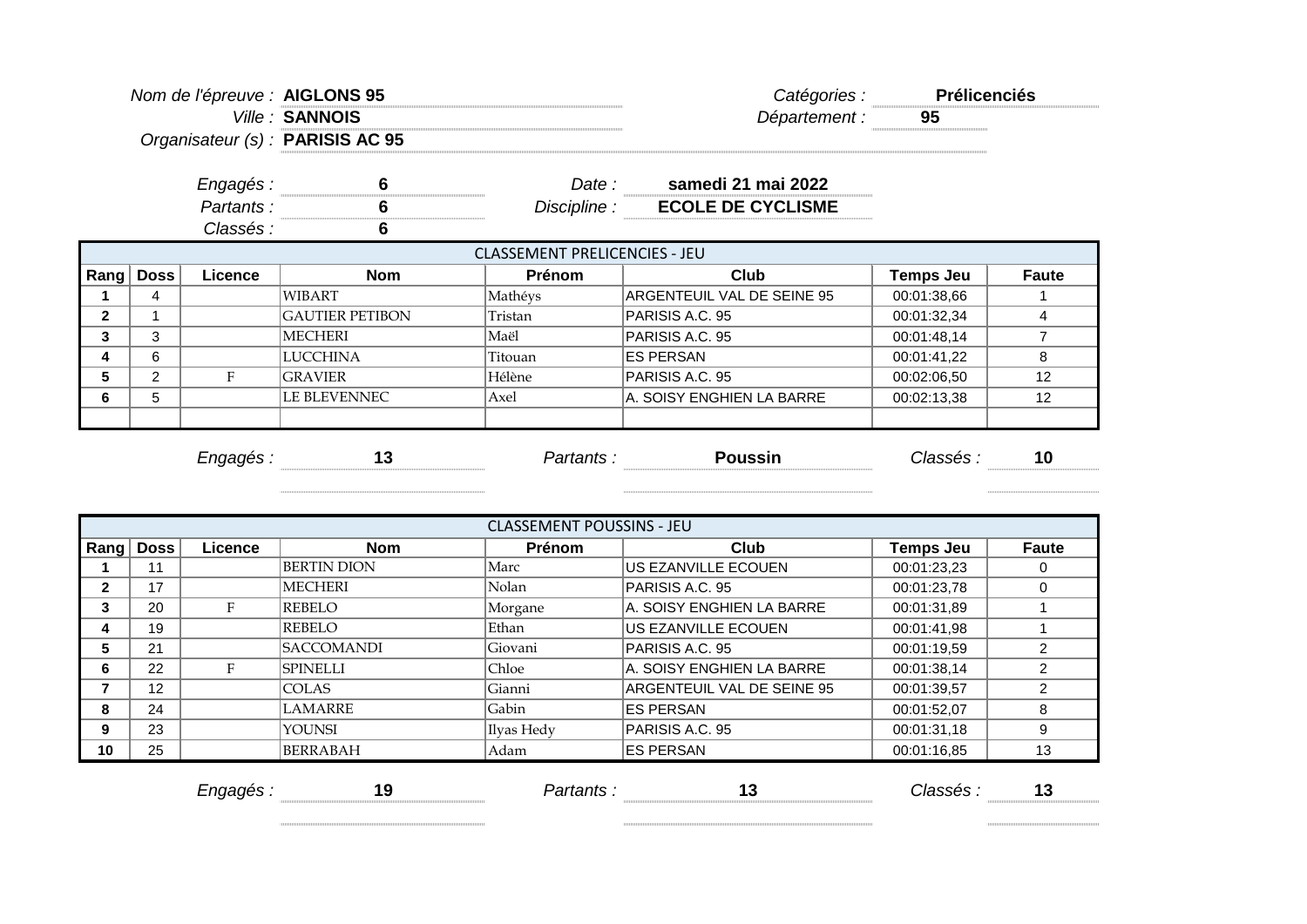|                |             |         |                  | <b>CLASSEMENT PUPILLES - JEU</b> |                            |                  |                |
|----------------|-------------|---------|------------------|----------------------------------|----------------------------|------------------|----------------|
| Rang           | <b>Doss</b> | Licence | <b>Nom</b>       | <b>Prénom</b>                    | Club                       | <b>Temps Jeu</b> | <b>Faute</b>   |
|                | 38          |         | <b>EL FILALI</b> | fares                            | ARGENTEUIL VAL DE SEINE 95 | 00:01:14,80      | 0              |
| $\mathbf{2}$   | 31          |         | APCHER           | Thomas                           | PARISIS A.C. 95            | 00:01:18,53      | $\Omega$       |
| 3              | 42          |         | LEVESOUE         | Lohan                            | ARGENTEUIL VAL DE SEINE 95 | 00:01:25,22      | 0              |
| 4              | 36          |         | <b>CURRO</b>     | Alessio                          | PARISIS A.C. 95            | 00:01:13,68      |                |
| 5              | 47          |         | <b>REIS</b>      | Adam                             | PARISIS A.C. 95            | 00:01:24,57      |                |
| 6              | 46          |         | LEBLEVENNEC      | Enzo                             | A. SOISY ENGHIEN LA BARRE  | 00:01:37,58      | $\overline{2}$ |
| $\overline{7}$ | 39          |         | <b>GRAVIER</b>   | Nathanael                        | PARISIS A.C. 95            | 00:01:42.80      | 3              |
| 8              | 43          |         | <b>MATTIODA</b>  | Luca                             | A. SOISY ENGHIEN LA BARRE  | 00:02:01,63      | 4              |
| 9              | 40          |         | <b>KADIMI</b>    | Houssine                         | ARGENTEUIL VAL DE SEINE 95 | 00:01:29,51      |                |
| 10             | 34          | F       | <b>CANU</b>      | Elaïa                            | A. SOISY ENGHIEN LA BARRE  | 00:02:19.15      |                |
| 11             | 41          |         | LAGIER           | Stevan                           | US EZANVILLE ECOUEN        | 00:02:19.50      |                |
| 12             | 48          | F       | VASSET RENARD    | Judith                           | US EZANVILLE ECOUEN        | 00:02:09.92      | 11             |
| 13             | 45          |         | NAILI            | Manil Nail                       | ARGENTEUIL VAL DE SEINE 95 | 00:01:49.55      | 18             |
|                |             |         |                  |                                  |                            |                  |                |

*Engagés :* **27** *Partants :* **22** *Classés :* **22**

 

|              |           |                |                          | <b>CLASSEMENT BENJAMINS - JEU</b> |                            |                  |                |
|--------------|-----------|----------------|--------------------------|-----------------------------------|----------------------------|------------------|----------------|
|              | Rang Doss | <b>Licence</b> | <b>Nom</b>               | <b>Prénom</b>                     | Club                       | <b>Temps Jeu</b> | <b>Faute</b>   |
|              | 67        |                | <b>CLERE</b>             | François Régis                    | PARISIS A.C. 95            | 00:01:06.29      | 0              |
| $\mathbf{2}$ | 61        |                | <b>BABOIN</b>            | Lucas                             | PARISIS A.C. 95            | 00:01:15,66      | $\Omega$       |
| 3            | 74        |                | <b>GARNIER LE BORGNE</b> | Arthur                            | PARISIS A.C. 95            | 00:01:05,21      |                |
| 4            | 69        |                | <b>COURSAULT</b>         | Roméo                             | A. SOISY ENGHIEN LA BARRE  | 00:01:10,50      |                |
| 5            | 65        |                | <b>CANU</b>              | Eloan                             | A. SOISY ENGHIEN LA BARRE  | 00:01:17,05      |                |
| 6            | 80        |                | <b>OUAZZANI</b>          | Mickael                           | PARISIS A.C. 95            | 00:01:22,57      |                |
| 7            | 79        |                | NOEL                     | Marius                            | IA. SOISY ENGHIEN LA BARRE | 00:01:53,68      |                |
| 8            | 77        |                | <b>MATHIAS BARNU</b>     | Thyméo                            | PARISIS A.C. 95            | 00:01:05,25      | $\mathfrak{p}$ |
| 9            | 71        |                | <b>CURUTCHET</b>         | Aubin                             | PARISIS A.C. 95            | 00:01:12.84      | 2              |
| 10           | 75        |                | <b>KADIMI</b>            | Mehdi                             | ARGENTEUIL VAL DE SEINE 95 | 00:01:11,56      | 3              |
| 11           | 84        |                | SPINELLI                 | Lucas                             | IA. SOISY ENGHIEN LA BARRE | 00:01:31.07      | 3              |
| 12           | 72        |                | <b>DE MEDEIROS</b>       | Paul                              | A. SOISY ENGHIEN LA BARRE  | 00:01:32,31      | 3              |
| 13           | 78        |                | <b>MOLLE</b>             | Alexi                             | ARGENTEUIL VAL DE SEINE 95 | 00:01:36,70      | 3              |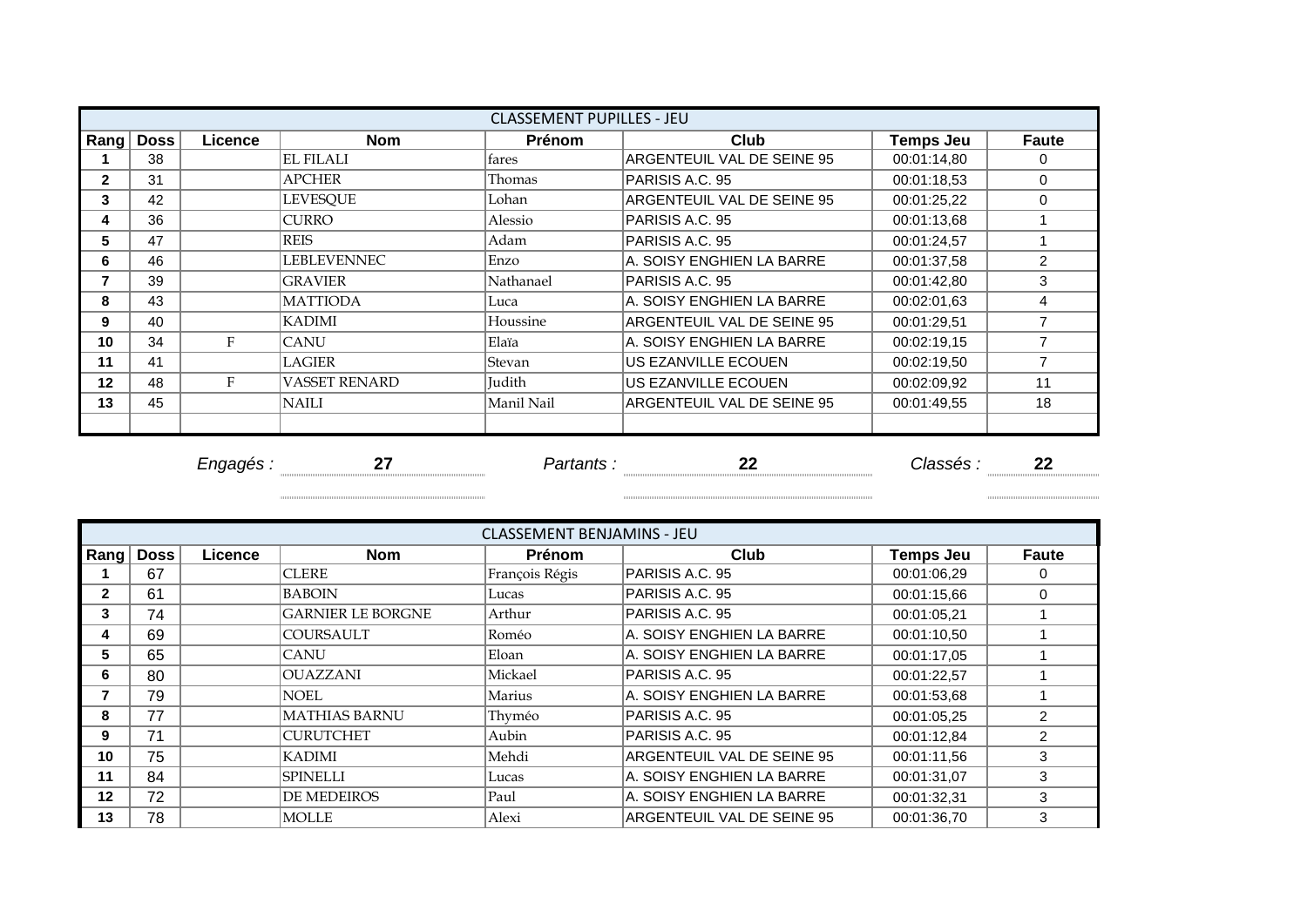| 14 | 76 |   | MAGNIN           | Louis    | PARISIS A.C. 95            | 00:01:18,10 |    |
|----|----|---|------------------|----------|----------------------------|-------------|----|
| 15 | 66 |   | ICLAY            | Clélia   | PARISIS A.C. 95            | 00:01:26.91 |    |
| 16 | 70 |   | <b>CURRO</b>     | Giovanni | PARISIS A.C. 95            | 00:01:25.41 |    |
| 17 | 82 | Е | RHOMARI          | Malak    | ARGENTEUIL VAL DE SEINE 95 | 00:02:10,85 |    |
| 18 | 83 |   | <b>RHOMARI</b>   | Marwa    | ARGENTEUIL VAL DE SEINE 95 | 00:02:07.60 |    |
| 19 | 64 |   | BOUAMERENE       | Augustin | US EZANVILLE ECOUEN        | 00:04:05.45 | 10 |
| 20 | 87 |   | <b>CAFOURNET</b> | Nathan   | <b>ES PERSAN</b>           | 00:01:40,36 |    |
| 21 | 73 |   | <b>DEHOVE</b>    | Thomas   | US EZANVILLE ECOUEN        | 00:01:34.61 | 12 |
| 22 | 86 |   | DAMAY            | Nolan    | <b>ES PERSAN</b>           | 00:01:56.53 | 16 |
|    |    |   |                  |          |                            |             |    |

| <b>PRIX D EQUIPE</b>       |                |           |      |             |               |            |             |      |             |   |
|----------------------------|----------------|-----------|------|-------------|---------------|------------|-------------|------|-------------|---|
|                            |                | <b>PL</b> |      | <b>POUS</b> |               | <b>PUP</b> | <b>BENJ</b> |      | TOTAL PLACE |   |
| PARISIS A.C. 95            | 2              |           | 2    |             | $\mathcal{P}$ |            |             |      |             |   |
| ARGENTEUIL VAL DE SEINE 95 |                |           |      |             |               | 3          |             |      | 12          | 2 |
| A. SOISY ENGHIEN LA BARRE  |                |           | 3    |             | 6             |            | 4           | 5    | 18          | 3 |
| <b>US EZANVILLE ECOUEN</b> |                |           |      | 4           | 11            |            | 19          |      | 35          | 4 |
| <b>ES PERSAN</b>           | $\overline{4}$ |           | 8    | 10          |               |            | 20          |      | 42          | 5 |
|                            | 1000           | 1000      | 1000 | 1000        | 1000          | 1000       | 1000        | 1000 |             |   |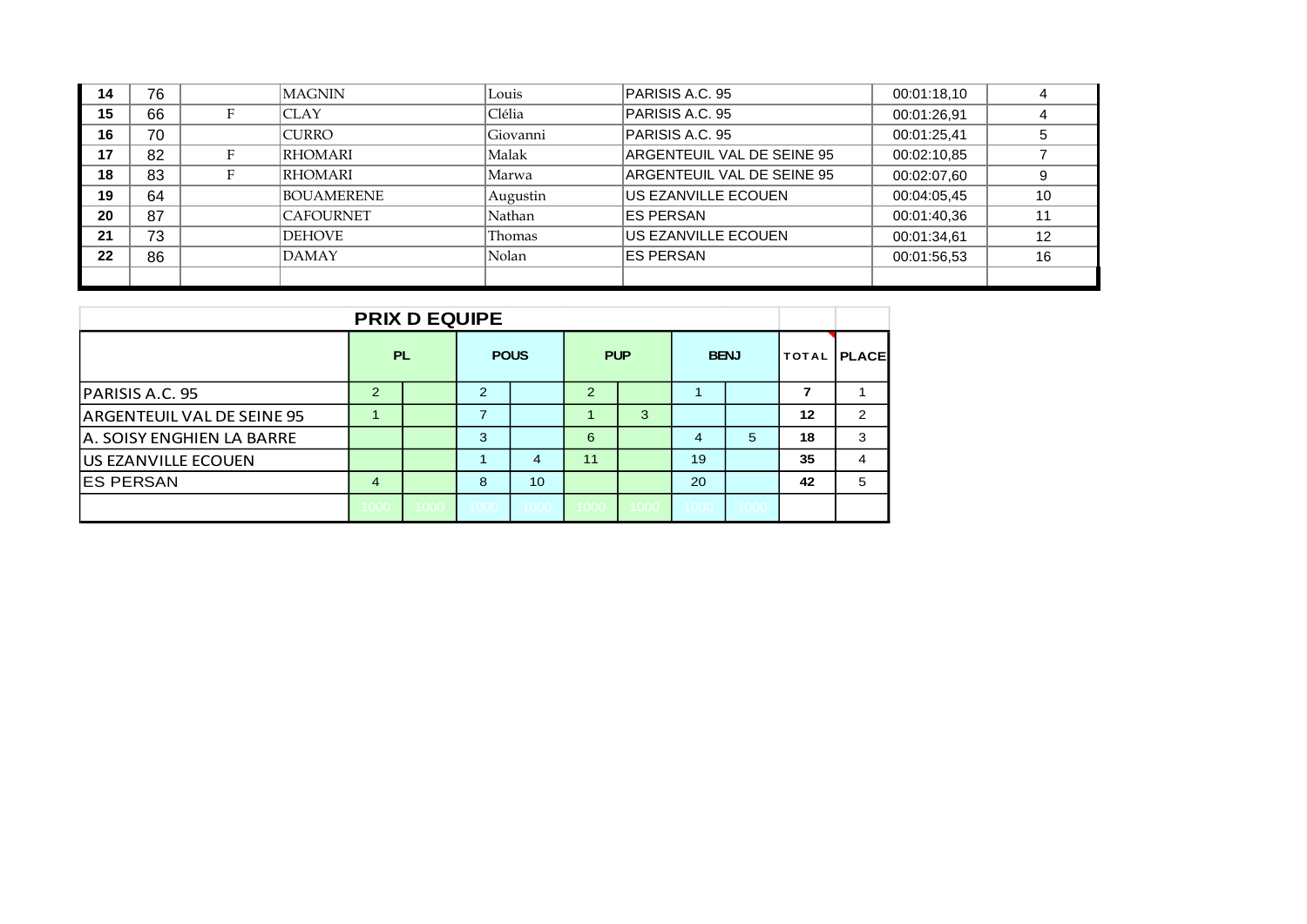|                | Nom de l'épreuve : AIGLONS 95<br>Organisateur (s) : PARISIS AC 95 |           | Ville: SANNOIS         |                                          | Catégories :<br>Département :  | <b>Prélicenciés</b><br>95 |                      |
|----------------|-------------------------------------------------------------------|-----------|------------------------|------------------------------------------|--------------------------------|---------------------------|----------------------|
|                |                                                                   | Engagés : | 6                      |                                          | Date: samedi 21 mai 2022       |                           |                      |
|                |                                                                   | Partants: | $6\phantom{1}6$        |                                          | Discipline : ECOLE DE CYCLISME |                           |                      |
|                |                                                                   | Classés : | $6\phantom{1}6$        |                                          |                                |                           |                      |
|                |                                                                   |           |                        | <b>CLASSEMENT PRELICENCIES - VITESSE</b> |                                |                           |                      |
| Rang           | <b>Doss</b>                                                       | Licence   | Nom                    | Prénom                                   | Club                           |                           | <b>Temps Vitesse</b> |
| 1              | 4                                                                 |           | <b>WIBART</b>          | Mathéys                                  | ARGENTEUIL VAL DE SEINE 95     |                           | 10,090               |
| $\overline{2}$ | 6                                                                 |           | <b>LUCCHINA</b>        | Titouan                                  | <b>ES PERSAN</b>               |                           | 10,160               |
| 3              | 1                                                                 |           | <b>GAUTIER PETIBON</b> | Tristan                                  | PARISIS A.C. 95                |                           | 10,560               |
| 4              | 2                                                                 | $\rm F$   | <b>GRAVIER</b>         | Hélène                                   | PARISIS A.C. 95                |                           | 10,800               |
| 5              | 5                                                                 |           | LE BLEVENNEC           | Axel                                     | A. SOISY ENGHIEN LA BARRE      |                           | 11,150               |
| 6              | 3                                                                 |           | <b>MECHERI</b>         | Maël                                     | PARISIS A.C. 95                |                           | 12,320               |
|                |                                                                   | Engagés : | 10                     |                                          | <b>Poussin</b><br>Partants :   | Classés :                 | 10                   |
|                |                                                                   |           |                        |                                          |                                |                           |                      |
|                |                                                                   |           |                        | <b>CLASSEMENT POUSSINS - VITESSE</b>     |                                |                           |                      |
| Rang           | Doss                                                              | Licence   | <b>Nom</b>             | Prénom                                   | Club                           |                           | Temps Vitesse        |
| 1              | 11                                                                |           | <b>BERTIN DION</b>     | Marc                                     | US EZANVILLE ECOUEN            |                           | 8,290                |
| $\mathbf{2}$   | 20                                                                | F         | <b>REBELO</b>          | Morgane                                  | A. SOISY ENGHIEN LA BARRE      |                           | 8,520                |
| 3              | 17                                                                |           | <b>MECHERI</b>         | Nolan                                    | PARISIS A.C. 95                |                           | 8,560                |
| 4              | 21                                                                |           | <b>SACCOMANDI</b>      | Giovani                                  | PARISIS A.C. 95                |                           | 8,790                |
| 5              | 19                                                                |           | <b>REBELO</b>          | Ethan                                    | US EZANVILLE ECOUEN            |                           | 9,160                |
| 6              | 12                                                                |           | <b>COLAS</b>           | Gianni                                   | ARGENTEUIL VAL DE SEINE 95     |                           | 9,400                |
| $\overline{7}$ | 22                                                                | F         | <b>SPINELLI</b>        | Chloe                                    | A. SOISY ENGHIEN LA BARRE      |                           | 9,420                |

**10** 24 LAMARRE (Gabin ES PERSAN 10,500 LAMARRE (Gabin 10,500 LAMARRE ) *Engagés :* **19** *Partants :* **13** *Classés :* **13**

**8** 23 YOUNSI Ilyas Hedy PARISIS A.C. 95 9,620 **9**  $\begin{array}{|c|c|c|c|c|}\n 25 & 3900 & 5000 & 5000 & 5000 & 5000 & 5000 & 5000 & 5000 & 5000 & 5000 & 5000 & 5000 & 5000 & 5000 & 5000 & 5000 & 5000 & 5000 & 5000 & 5000 & 5000 & 5000 & 5000 & 5000 & 5000 & 5000 & 5000 & 5000 & 5000 & 5000 & 5000 & 5000 & 50$ 

 $\begin{minipage}{.4\linewidth} \begin{tabular}{l} \hline \textbf{0} & \textbf{0} & \textbf{0} & \textbf{0} & \textbf{0} & \textbf{0} & \textbf{0} & \textbf{0} & \textbf{0} & \textbf{0} & \textbf{0} & \textbf{0} & \textbf{0} & \textbf{0} & \textbf{0} & \textbf{0} & \textbf{0} & \textbf{0} & \textbf{0} & \textbf{0} & \textbf{0} & \textbf{0} & \textbf{0} & \textbf{0} & \textbf{0} & \textbf{0} & \textbf{0} & \textbf{0} & \$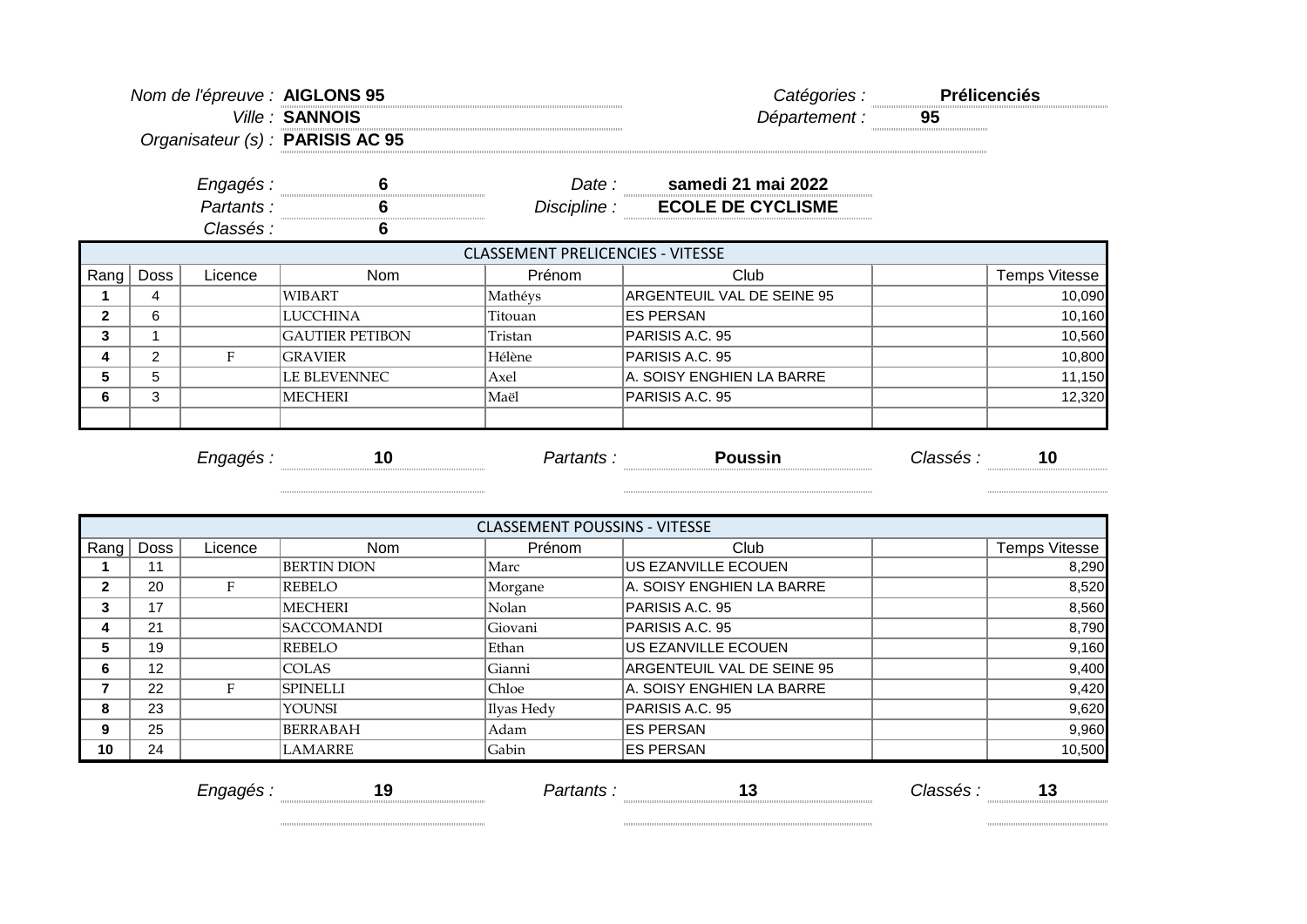|                |             |           |                      | <b>CLASSEMENT PUPILLES - VITESSE</b> |                            |           |                      |
|----------------|-------------|-----------|----------------------|--------------------------------------|----------------------------|-----------|----------------------|
| Rang           | <b>Doss</b> | Licence   | <b>Nom</b>           | Prénom                               | Club                       |           | <b>Temps Vitesse</b> |
|                | 38          |           | <b>EL FILALI</b>     | fares                                | ARGENTEUIL VAL DE SEINE 95 |           | 7,270                |
| $\overline{2}$ | 31          |           | <b>APCHER</b>        | Thomas                               | PARISIS A.C. 95            |           | 7,510                |
| 3              | 47          |           | <b>REIS</b>          | Adam                                 | PARISIS A.C. 95            |           | 7,630                |
| 4              | 36          |           | <b>CURRO</b>         | Alessio                              | PARISIS A.C. 95            |           | 7,640                |
| 5              | 46          |           | LEBLEVENNEC          | Enzo                                 | A. SOISY ENGHIEN LA BARRE  |           | 7,860                |
| 6              | 42          |           | <b>LEVESQUE</b>      | Lohan                                | ARGENTEUIL VAL DE SEINE 95 |           | 7,900                |
| 7              | 41          |           | LAGIER               | Stevan                               | US EZANVILLE ECOUEN        |           | 7,960                |
| 8              | 39          |           | <b>GRAVIER</b>       | Nathanael                            | PARISIS A.C. 95            |           | 8,020                |
| 9              | 48          | F         | <b>VASSET RENARD</b> | Judith                               | US EZANVILLE ECOUEN        |           | 8,220                |
| 10             | 43          |           | <b>MATTIODA</b>      | Luca                                 | A. SOISY ENGHIEN LA BARRE  |           | 8,610                |
| 11             | 40          |           | <b>KADIMI</b>        | Houssine                             | ARGENTEUIL VAL DE SEINE 95 |           | 8,790                |
| 12             | 34          | F         | <b>CANU</b>          | Elaïa                                | A. SOISY ENGHIEN LA BARRE  |           | 8,810                |
| 13             | 45          |           | <b>NAILI</b>         | Manil Nail                           | ARGENTEUIL VAL DE SEINE 95 |           | 9,380                |
|                |             |           |                      |                                      |                            |           |                      |
|                |             | Engagés : | 27                   | Partants :                           | 22                         | Classés : | 22                   |

| Rang           | <b>Doss</b> | Licence | <b>Nom</b>               | Prénom         | Club                        | <b>Temps Vitesse</b> |
|----------------|-------------|---------|--------------------------|----------------|-----------------------------|----------------------|
|                | 61          |         | <b>BABOIN</b>            | Lucas          | PARISIS A.C. 95             | 6,900                |
| $\overline{2}$ | 74          |         | <b>GARNIER LE BORGNE</b> | Arthur         | PARISIS A.C. 95             | 7,020                |
| 3              | 77          |         | <b>MATHIAS BARNU</b>     | Thyméo         | PARISIS A.C. 95             | 7,220                |
| 4              | 70          |         | <b>CURRO</b>             | Giovanni       | <b>PARISIS A.C. 95</b>      | 7,320                |
| 5              | 67          |         | <b>CLERE</b>             | François Régis | <b>PARISIS A.C. 95</b>      | 7,390                |
| 6              | 66          | н.      | <b>CLAY</b>              | Clélia         | <b>PARISIS A.C. 95</b>      | 7,530                |
|                | 78          |         | <b>MOLLE</b>             | Alexi          | IARGENTEUIL VAL DE SEINE 95 | 7,540                |
| 8              | 87          |         | <b>CAFOURNET</b>         | Nathan         | <b>IES PERSAN</b>           | 7,540                |
| 9              | 73          |         | DEHOVE                   | Thomas         | US EZANVILLE ECOUEN         | 7,560                |
| 10             | 69          |         | <b>COURSAULT</b>         | Roméo          | IA. SOISY ENGHIEN LA BARRE  | 7,610                |
| 11             | 65          |         | <b>CANU</b>              | Eloan          | A. SOISY ENGHIEN LA BARRE   | 7,750                |
| 12             | 72          |         | <b>DE MEDEIROS</b>       | Paul           | A. SOISY ENGHIEN LA BARRE   | 7,750                |
| 13             | 71          |         | <b>CURUTCHET</b>         | Aubin          | PARISIS A.C. 95             | 7,780                |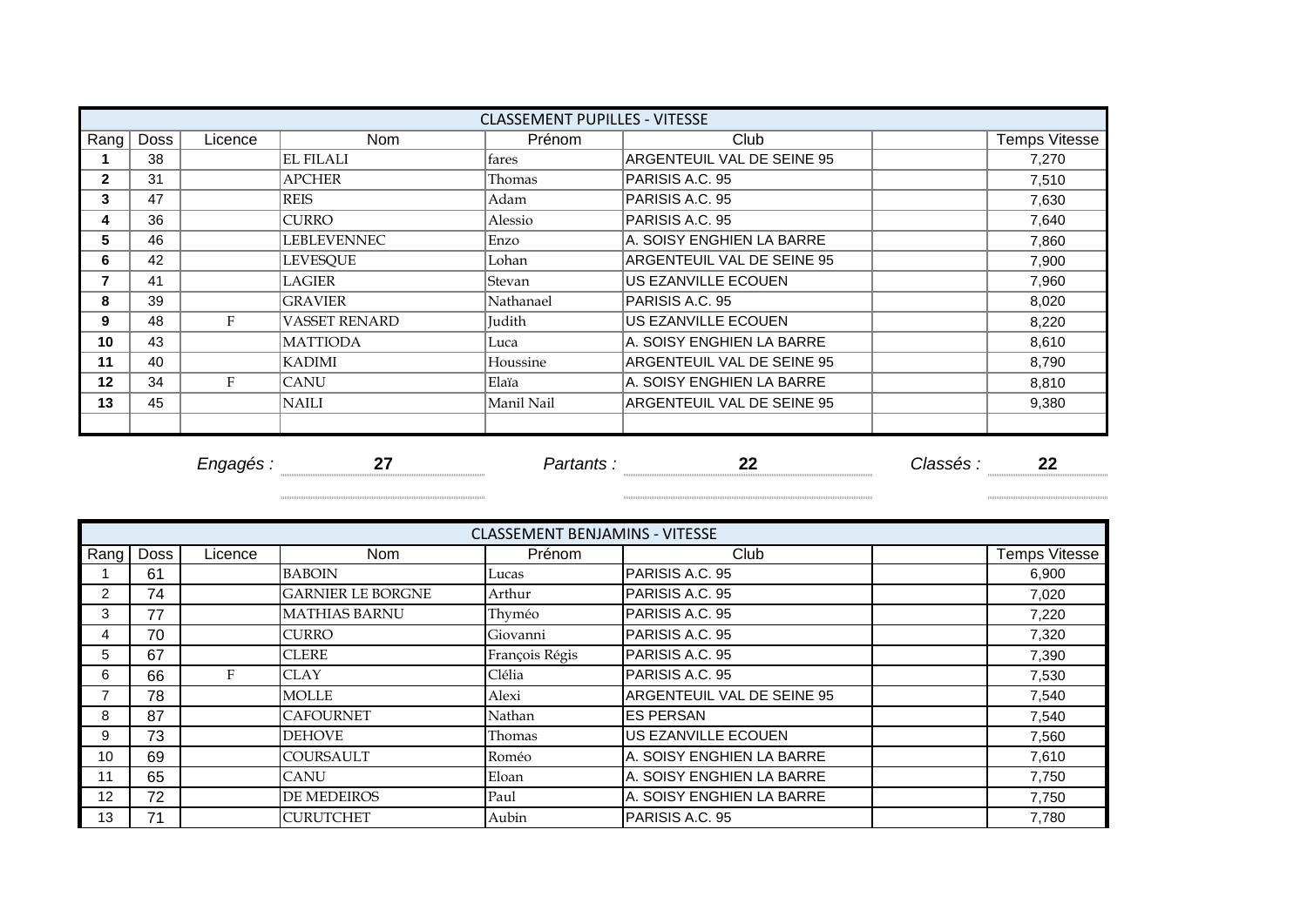| 14 | 79 | <b>NOEL</b>       | Marius   | A. SOISY ENGHIEN LA BARRE  | 7,900 |
|----|----|-------------------|----------|----------------------------|-------|
| 15 | 80 | <b>OUAZZANI</b>   | Mickael  | <b>PARISIS A.C. 95</b>     | 8.120 |
| 16 | 83 | <b>RHOMARI</b>    | Marwa    | ARGENTEUIL VAL DE SEINE 95 | 8,200 |
| 17 | 64 | <b>BOUAMERENE</b> | Augustin | <b>US EZANVILLE ECOUEN</b> | 8,290 |
| 18 | 75 | <b>KADIMI</b>     | Mehdi    | ARGENTEUIL VAL DE SEINE 95 | 8,290 |
| 19 | 82 | <b>RHOMARI</b>    | Malak    | ARGENTEUIL VAL DE SEINE 95 | 8,390 |
| 20 | 86 | <b>DAMAY</b>      | Nolan    | <b>ES PERSAN</b>           | 8,560 |
| 21 | 76 | <b>MAGNIN</b>     | Louis    | <b>PARISIS A.C. 95</b>     | 8,590 |
| 22 | 84 | <b>SPINELLI</b>   | Lucas    | A. SOISY ENGHIEN LA BARRE  | 8,610 |
|    |    |                   |          |                            |       |

#### **PRIX D EQUIPE**

|                            | <b>PL</b> |      |      | <b>POUS</b> |      | <b>PUP</b> | <b>BENJ</b> |               | <b>TOTAL</b> | <b>PLACE</b> |
|----------------------------|-----------|------|------|-------------|------|------------|-------------|---------------|--------------|--------------|
| PARISIS A.C. 95            | 3         |      |      |             | 2    |            |             | $\mathcal{P}$ | 8            |              |
| ARGENTEUIL VAL DE SEINE 95 |           |      | 6    |             |      | 6          |             |               | 14           | 2            |
| A. SOISY ENGHIEN LA BARRE  | 5         |      | 2    |             | 5    |            |             |               | 19           | 3            |
| <b>US EZANVILLE ECOUEN</b> |           |      |      |             |      | 9          | 9           |               | 26           |              |
| <b>ES PERSAN</b>           | 2         |      | 9    | 10          |      |            | 8           |               | 29           | 5            |
|                            | 1000      | 1000 | 1000 | 1000        | 1000 | 1000       | 1000        | 1000          |              |              |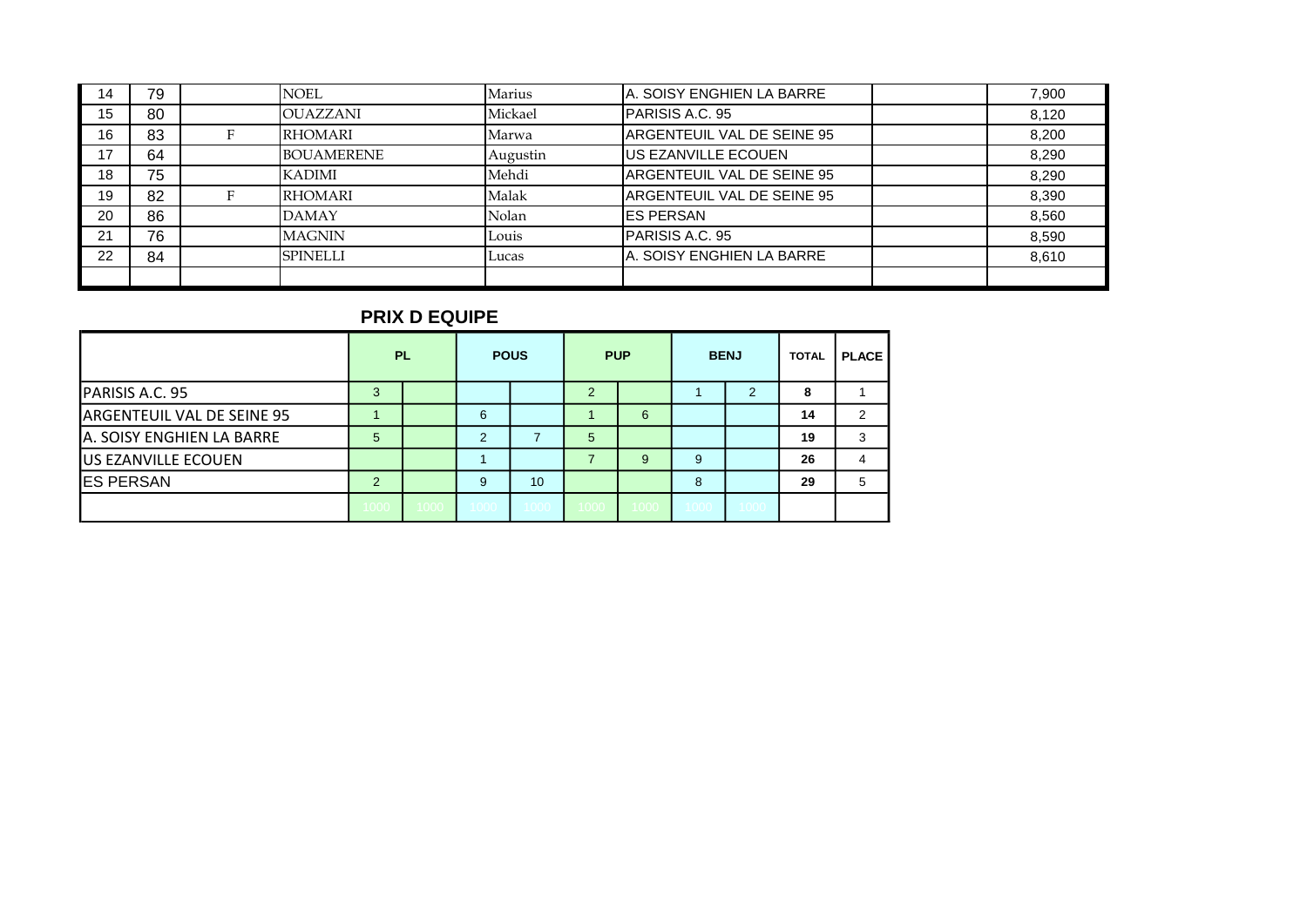# GÉNÉRAL "AIGLONS" du VAL d'OISE

## PRÉ-LICENCIÉ

| Place | Nom-Prénom                     | Club        | Route<br>Persan | Cyclo-Cross<br>St-Leu | Jeux<br><b>Sannois</b> | <b>Vitesse</b><br><b>Sannois</b> | <b>TOTAL</b> |
|-------|--------------------------------|-------------|-----------------|-----------------------|------------------------|----------------------------------|--------------|
|       | <b>WIBART Mathéys</b>          | <b>AVS</b>  |                 |                       |                        |                                  |              |
|       | <b>GAUTIER PETIBON Tristan</b> | PAC         |                 |                       |                        |                                  |              |
|       | LUCCHINA Titouan               | <b>ESP</b>  |                 |                       |                        |                                  | 14           |
| 4     | LE BLEVENNEC Axel              | ASELB       |                 |                       |                        |                                  | 17           |
|       | MECHERI Maël                   | PAC         |                 |                       |                        |                                  | 20           |
| 6     | <b>GRAVIER Hélène (F)</b>      | PAC         |                 |                       |                        |                                  | 21           |
|       | <b>I</b> SHAM DUBOISSET Rafael | <b>OCVO</b> |                 |                       |                        |                                  | 25           |
|       |                                |             |                 |                       |                        |                                  |              |

### POUSSIN

| Place          | Nom-Prénom                | <b>Club</b>  | Route<br>Persan | Cyclo-Cross<br>St-Leu    | Jeux<br><b>Sannois</b>   | <b>Vitesse</b><br><b>Sannois</b> | <b>TOTAL</b> |
|----------------|---------------------------|--------------|-----------------|--------------------------|--------------------------|----------------------------------|--------------|
| 1              | <b>BERTIN DION Marc</b>   | <b>USEE</b>  |                 |                          |                          |                                  | 4            |
| $\overline{2}$ | <b>MECHERI Nolan</b>      | <b>PAC</b>   | 3               | $\overline{\phantom{a}}$ | $\overline{\phantom{a}}$ | 3                                | 10           |
| 3              | <b>SACCOMANDI Giovani</b> | <b>PAC</b>   | 4               | 3                        | 5                        | 4                                | 16           |
| 4              | <b>REBELO Morgane (F)</b> | <b>ASELB</b> | 8               | 14                       | 3                        | $\overline{2}$                   | 27           |
| 5              | <b>REBELO Ethan</b>       | <b>USEE</b>  | 11              | $\overline{7}$           | $\overline{4}$           | 5                                | 27           |
| 6              | <b>COLAS Gianni</b>       | AVS          | 6               | 8                        | 7                        | 6                                | 27           |
| 7              | <b>GAUGUERY Florian</b>   | PAC          | 2               | 4                        | 11                       | 11                               | 28           |
| 8              | LE MORVAN Maêl            | <b>ESP</b>   | 7               | 5                        | 11                       | 11                               | 34           |
| 9              | <b>SPINELLI Chloe (F)</b> | <b>ASELB</b> | 9               | 15                       | 6                        | 7                                | 37           |
| 10             | <b>RABOT Maxime</b>       | x            | 5               | 15                       | 11                       | 11                               | 42           |
| 11             | SIRJEAN GALLISSOT Léon    | <b>OCVO</b>  | 10              | 11                       | 11                       | 11                               | 43           |
| 12             | <b>MAI Wael</b>           | AVS          | 16              | 6                        | 11                       | 11                               | 44           |
| 13             | <b>LAMARRE Gabin</b>      | <b>ESP</b>   | 12              | 15                       | 8                        | 10                               | 45           |
| 14             | <b>CLERE Max Emilien</b>  | PAC          | 14              | 9                        | 11                       | 11                               | 45           |
| 15             | <b>BERRABAH Adam</b>      | <b>ESP</b>   | 15              | 13                       | 10                       | 9                                | 47           |
| 16             | <b>DELCOURT Laszlo</b>    | PAC          | 13              | 12                       | 11                       | 11                               | 47           |
| 17             | <b>YOUNSI Ilyas</b>       | <b>PAC</b>   | 16              | 15                       | 9                        | 8                                | 48           |
| 18             | <b>HEBTING Baptiste</b>   | <b>OCVO</b>  | 16              | 10                       | 11                       | 11                               | 48           |
|                |                           |              |                 |                          |                          |                                  |              |

### PUPILLE

| Place | Nom-Prénom                       | Club         | Route<br>Persan | Cyclo-Cross<br>St-Leu | <b>J</b> eux<br><b>Sannois</b> | <b>Vitesse</b><br><b>Sannois</b> | <b>TOTAL</b> |
|-------|----------------------------------|--------------|-----------------|-----------------------|--------------------------------|----------------------------------|--------------|
| 1     | <b>REIS Adam</b>                 | <b>PAC</b>   |                 |                       | 5                              | 3                                | 10           |
| 2     | <b>EL FILALI Fares</b>           | <b>AVS</b>   | 6               | 3                     |                                | 1                                | 11           |
| 3     | <b>APCHER Thomas</b>             | <b>PAC</b>   | $\overline{4}$  | 5                     | $\overline{2}$                 | $\overline{2}$                   | 13           |
| 4     | <b>CURRO Alessio</b>             | <b>PAC</b>   | $\overline{2}$  | 4                     | 4                              | 4                                | 14           |
| 5     | LE BLEVENNEC Enzo                | <b>ASELB</b> | $\overline{3}$  | $\overline{2}$        | 6                              | 5                                | 16           |
| 6     | LEVESQUE Lohan                   | <b>AVS</b>   | 14              | 8                     | 3                              | 6                                | 31           |
| 7     | <b>GRAVIER Nathanael</b>         | PAC          | 14              | 9                     | $\overline{7}$                 | 8                                | 38           |
| 8     | <b>LAGIER Stevan</b>             | <b>USEE</b>  | 11              | 11                    | 11                             | 7                                | 40           |
| 9     | <b>DUMOULIN GLITZNER Maxence</b> | <b>PAC</b>   | 5               | 7                     | 14                             | 14                               | 40           |
| 10    | <b>MATTIODA Luca</b>             | <b>ASELB</b> | 14              | 10                    | 8                              | 10                               | 42           |
| 11    | <b>VASSET RENARD Judith (F)</b>  | <b>USEE</b>  | 6               | 16                    | 12                             | 9                                | 43           |
| 12    | <b>DERRIEN Emile</b>             | OCVO         | 14              | 6                     | 14                             | 14                               | 48           |
| 13    | <b>BORNET Valentin</b>           | <b>PAC</b>   | 10              | 12                    | 14                             | 14                               | 50           |
| 14    | <b>KADIMI Houssine</b>           | <b>AVS</b>   | 14              | 17                    | 9                              | 11                               | 51           |
| 15    | <b>NAIL Manil</b>                | <b>AVS</b>   | 8               | 17                    | 13                             | 13                               | 51           |
| 16    | <b>BRANGER Noa</b>               | OCVO         | 9               | 14                    | 14                             | 14                               | 51           |
| 17    | <b>BOUCHART Luc</b>              | <b>ASELB</b> | $\overline{7}$  | 17                    | 14                             | 14                               | 52           |
| 18    | <b>CANU Elaïa (F)</b>            | <b>ASELB</b> | 14              | 17                    | 10                             | 12                               | 53           |
| 19    | <b>POUCHARD Marin</b>            | <b>AVS</b>   | 14              | 13                    | 14                             | 14                               | 55           |
| 20    | <b>CARRERE Gabriel</b>           | <b>ESP</b>   | 12              | 17                    | 14                             | 14                               | 57           |
| 21    | LE PICARD Elowan                 | OCVO         | 14              | 15                    | 14                             | 14                               | 57           |
|       |                                  |              |                 |                       |                                |                                  |              |

### BENJAMIN

| Place | Nom-Prénom                      | Club       | Route<br>Persan | Cvclo-Cross<br><b>St-Leu</b> | $I$ eux<br><b>Sannois</b> | <b>Vitesse</b><br><b>Sannois</b> | <b>TOTAL</b> |
|-------|---------------------------------|------------|-----------------|------------------------------|---------------------------|----------------------------------|--------------|
|       | <b>CLERE François Régis</b>     | <b>PAC</b> |                 |                              |                           |                                  |              |
|       | <b>BABOIN Lucas</b>             | <b>PAC</b> |                 |                              |                           |                                  |              |
|       | <b>GARNIER LE BORGNE Arthur</b> | <b>PAC</b> |                 |                              |                           |                                  |              |